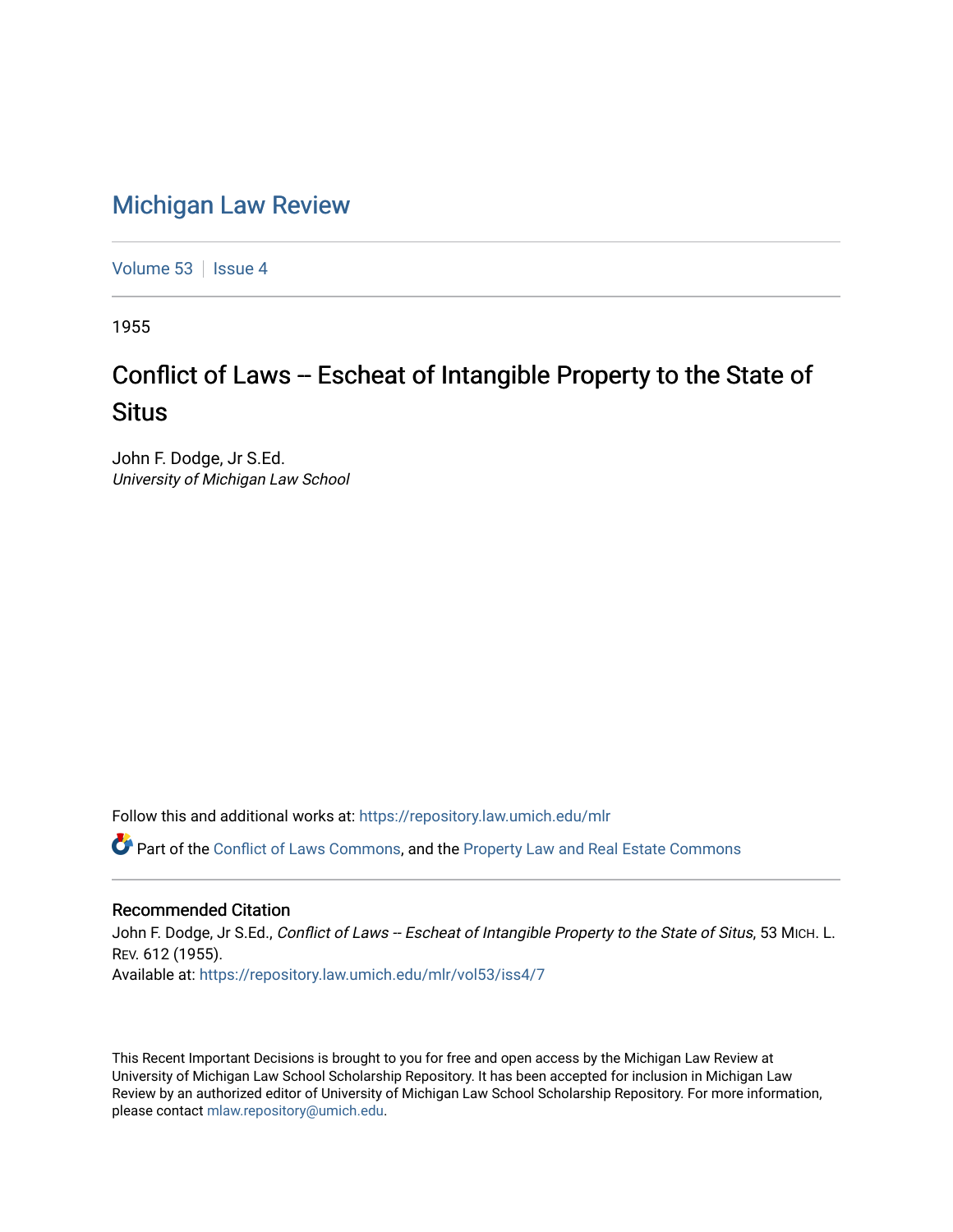## RECENT DECISIONS

CONFLICT OF LAWS-ESCHEAT OF INTANGIBLE PROPERTY TO THE STATE OF SITUs-The intestate died domiciled in California leaving no known heirs or next of kin. In addition to property in California adequate to pay his debts, the deceased left deposits in three New York banks. The domiciliary administrator, acting as ancillary administrator in New York, received the proceeds of the bank accounts, petitioned for judicial settlement, and requested payment of the ancillary estate to himself as domiciliary administrator. *Held,* the money should be paid to the Comptroller of the State of New York as abandoned property. *In re Menschefrend's Estate,* 283 App. Div. 463, 128 N.Y.S. (2d) 738 (1954).

Courts are in general agreement that personalty, wherever situated, will be distributed according to the law of the decedent's domicile.1 But where a decedent has no heirs or next of kin, there is considerable confusion not only as to whether the property should escheat to the state of its situs or to the state **of**  the decedent's domicile, but also as to where the situs is when the property is intangible.2 The English courts contend that the law of the situs of the property, which for intangibles is the domicile of the debtor, should look to the domicile of the decedent-creditor to determine the *character* of the taking by that state under its escheat laws.3 If decedent's domicile takes as heir and successor, the maxim *mobilia sequuntur personam* applies, and the property goes to the domiciliary administrator;<sup>4</sup> but if the state of domicile takes under the right of the sovereign to *bona vacantia,* the forum of situs recognizes no other law than its own and claims the property.<sup>5</sup> By failing to look to the character of the California escheat laws, the court in the principal case misinterpreted the English rule<sup>6</sup> but reached the same result an English court would have reached.<sup>7</sup> It may be that this failure to examine the law of the decedent's domicile is a tacit recognition of the uselessness of so doing in the face of the unanimity with which American courts hold that escheat is not a matter of succession by a state

115 C.J.S., Conflict of Laws 926-928 (1939); 11 Am. Jun., Conflict of Laws §83 (1937); 2 WHARTON, CONFLICTS OF LAW, 3d ed., p. 1283 (1905). For a codification of this rule see Cal. Civ. Code (Deering, 1937) §946.

2 In some countries the conffict of laws rule is that the situs of the property looks to the citizenship of the decedent for the applicable law, 47 AM. J. INT. L.  $720$  (1953).

<sup>3</sup>This rule, although clearly enough set out in In re Barnett's Trusts, [1902] 1 Ch. 847, is sometimes confused with the English internal law rule which holds that the state takes by the sovereign's right to *bona vacantia*. See principal case, 128 N.Y.S. (2d) 738 at 746 (1954).

4 In re Maldonado, [1953] 2 All E.R. 300. Spain, Italy, Switzerland and Germany have similar rules, taking property under their escheat laws as final heir and successor.

5 In re Barnett's Trust, note 3 supra; In the Estate of Musurus, [1936] 2 All E.R. 1666; In the Goods of Beggia, 1 Add. 340, 162 Eng. Rep. 119 (1822). Personalty in England, Austria and Turkey escheats by virtue of a sovereign's right to *bona vacantia*.

<sup>6</sup>See note 3 supra.

7 California takes escheated property by virtue of its right to *bona vacantia*. In re Miner's Estate, 143 Cal. 194, 76 P. 968 (1904).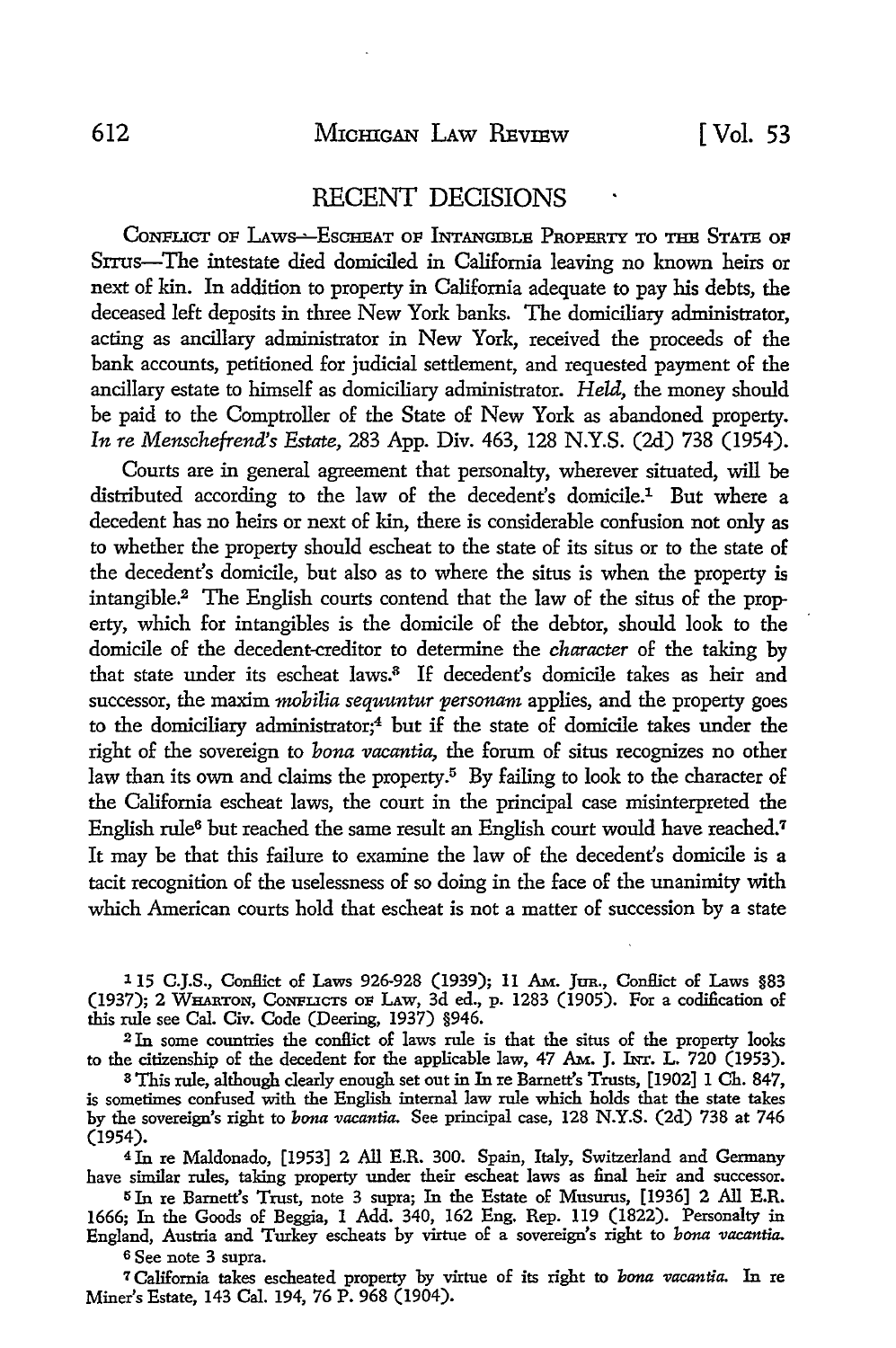to the property of its domiciliary, but of the sovereign's right to *bona vacantia*.<sup>8</sup> It is more likely that the court held that the public policy of New York, as indicated by its Abandoned Property Law, $9$  is strong enough to overcome the rule of comity usually applied by the law of the situs, that of looking to the law of decedent's domicile to secure uniformity in administration of the estate.<sup>10</sup> While English and American courts agree that the situs should not apply the maxim *mobilia sequuntur personam* when it would conflict with public policy of the forum,<sup>11</sup> the English courts have held that statutes declaring forum policy no less forcefully than that of New York are still not strong enough to preclude application of the maxim.<sup>12</sup> Prior to the principal case, however, two American courts rejected the English conflicts of law rule in holding that, absent a specific statute, the situs of intangible property for the purposes of escheat is at the domicile of the decedent.13 Whether this result is constitutionally required has been in some dispute,<sup>14</sup> but the growing tendency, especially when the state of the obligor's domicile claims an interest in the property,15 is to disregard the fiction of *mobilia sequuntur personam* in favor of a rationale determining situs by a test of sheer power and control over the res, or in the case of an intangible, over the obligor.16 It is somewhat unclear, however, whether the court in the principal case is reading out the old maxim by applying this test of power and control over the obligor, or whether it is merely deciding that New York public policy is stronger than the rule of comity which finds the situs of an intangible at the domicile of the decedent. Whatever the rationale, the result is consistent with the current trend of authority. It thus recognizes that the

<sup>8</sup> 19 AM. Jan., Escheat 381 (1939); 30 C.J.S., Escheat §1 (1939); 117 A.L.R. 948 (1938). For the opposite argument, that the state takes as heir, see the dissenting opinions in In re Miner's Estate, note 7 supra, and Wilder v. Charleston Transit Co., 120 W.Va. 319, 197 S.E. 814 (1938).

<sup>9</sup>2½ N.Y. Consol. Laws (McKinney, 1944) §600(h).

<sup>10</sup>In re Barton's Estate, 196 Cal. 508, 238 P. 681 (1925); Goodrich, "!nheritance Problems in the Conflict of Laws," 24 MICH. L. REV. 558 at 561 (1926).

11 In re Maldonado, note 4 supra, at 306; 2 BEALE, CONFLICT OF LAWS 1029 (1935). Some states have abrogated the common law maxim by statute, 1 Miss. Code Ann. (1942) §467. See also Griswold, ''Renvoi Revisited," 51 HARv. L. REv. 1165 at 1195 (1938).

12 In re Maldonado, note 4 supra, held that the English Administration of Estates Act, §46(1)(vi) (1925), was not a strong enough statement of policy to override the

common law conflicts rule. 13 In re Lyons' Estate, 175 Wash. 115, 26 P. (2d) 615 (1933); In re Rapoport's Estate, 317 Mich. 291, 26 N.W. (2d) 777 (1947).

<sup>14</sup> The Washington court in In re Lyons' Estate, note 13 supra, indicated that this result was required by the due process clause under the doctrine of Farmers Loan and Trust Co. v. Minnesota, 280 U.S. 204, 50 S.Ct. 98 (1930), which case has since been overruled by State Tax Commr. of Utah v. Aldrich, 316 U.S. 174, 62 S.Ct. 1008 (1942). In In re Rapoport's Estate, note 13 supra, the Michigan court did not even feel it necessary to mention the constitutional question raised by a statutory overruling of the common law rule that the situs of intangibles is at the decedent's domicile. See also Estate of Layton, 217 Cal. 451, 19 P. (2d) 793 (1933), where the California court limits the power of the legislature to modify the maxim *mobilia sequuntur personam.* 

15 Cities Service v. McGrath, 342 U.S. 330, 72 S.Ct. 334 (1952).

16 Standard Oil Co. v. New Jersey, 341 U.S. 428, 71 S.Ct. 822 (1951); Hutchison v. Ross, 262 N.Y. 381, 187 N.E. 65 (1933); 22 CALIF. L. REv. 223 (1934).